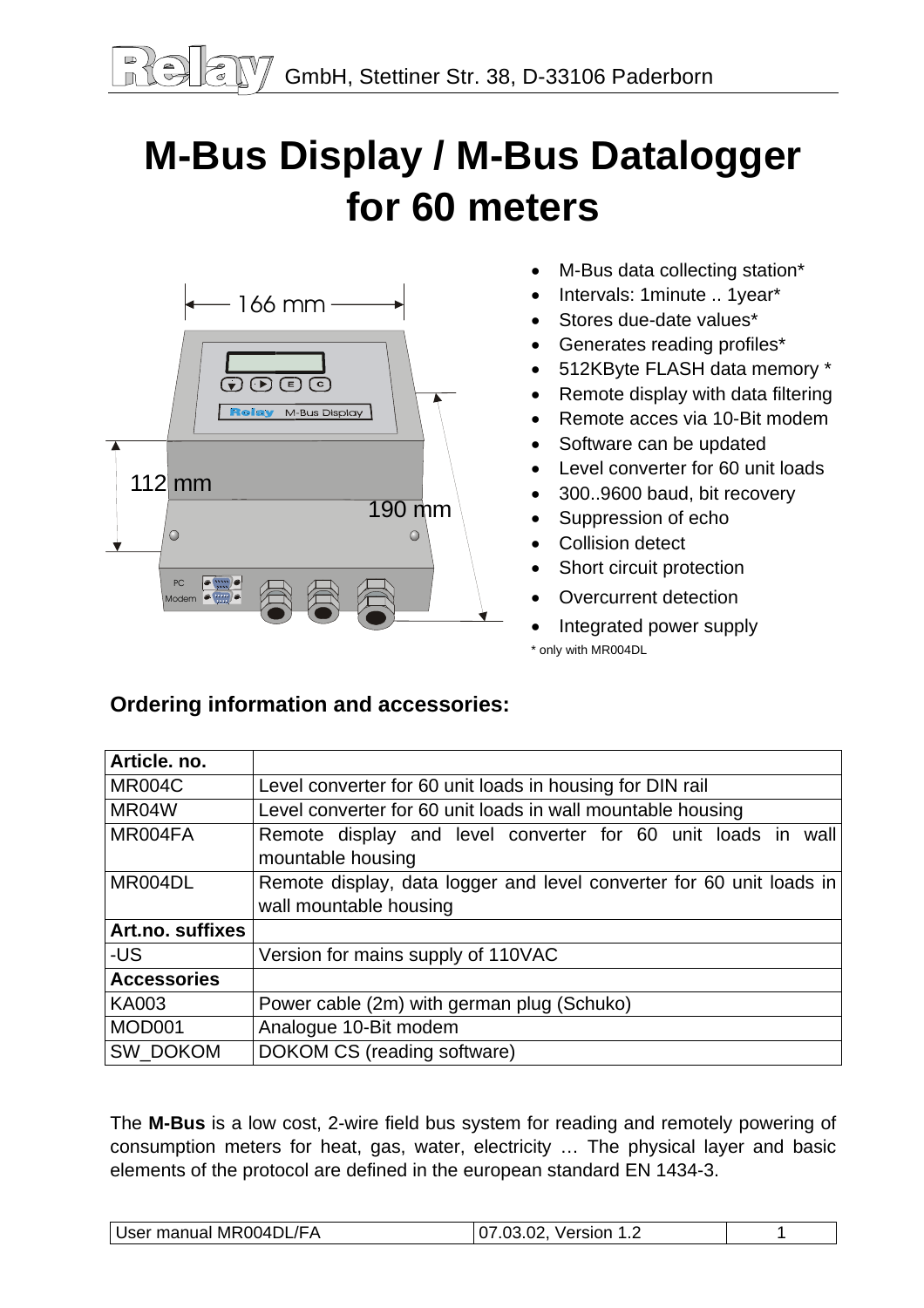# **Table of contents:**

#### **Firmware Version : 1.9 and higher**

This manual describes the **M-Bus Display** (MR004FA) and the **M-Bus Datalogger** (MR004DL). Both devices can be operated as a transparent level converter and as a remote display with keyboard or by remote control. The datalogger adds the possibility to automatically read all the meters in the network and store the data into the internal FLASH memory.

#### **Standards:**

The Level Converter (MR004W), the M-Bus Display (MR004FA) and the M-Bus Datalogger (MR004DL) follow these standards:

| M-Bus:     | EN1434-3                                          |
|------------|---------------------------------------------------|
| Emmission: | DIN EN50081-1, EN 55022 class B, EN 60555         |
| Immission: | DIN EN50082-2, ENV 50140, ENV 50204, EN 61000-4-4 |

Subject to change without notice. We will not be liable to you for any damages made by use of the described hardware and software. © 2002 by Relay GmbH

| $\sim$<br>$07.0$ °<br>Version<br>$\mathbf{U}$<br>. | User manual MR004DL/FA |
|----------------------------------------------------|------------------------|
|----------------------------------------------------|------------------------|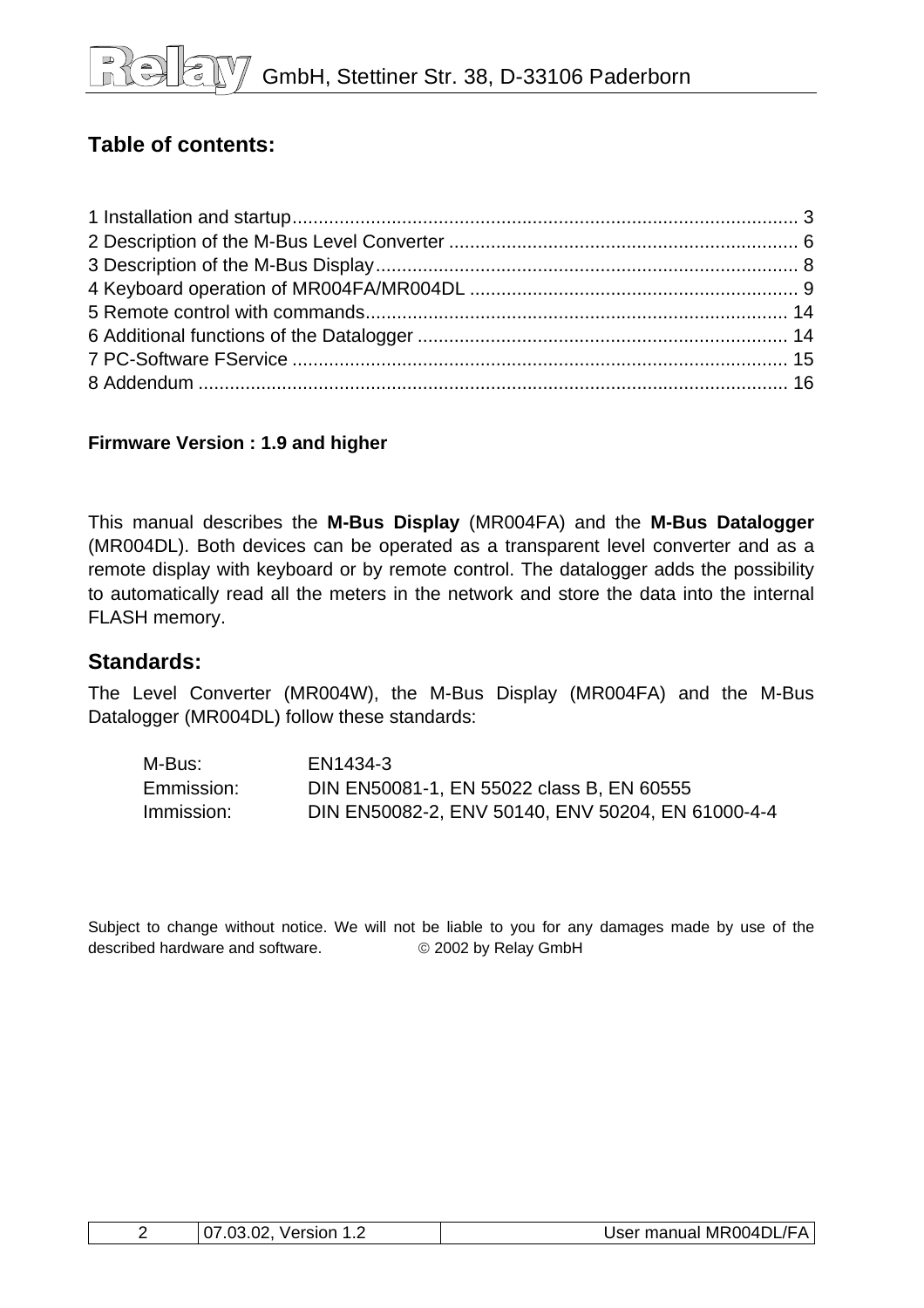# <span id="page-2-0"></span>**1 Installation and startup**

### **Drill pattern:**



 **N, L** Terminals for power supply (230V AC or 110VAC for –US version), polarity independent

| User manual MR004DL/FA<br>07.03.02, Version 1.2 |
|-------------------------------------------------|
|-------------------------------------------------|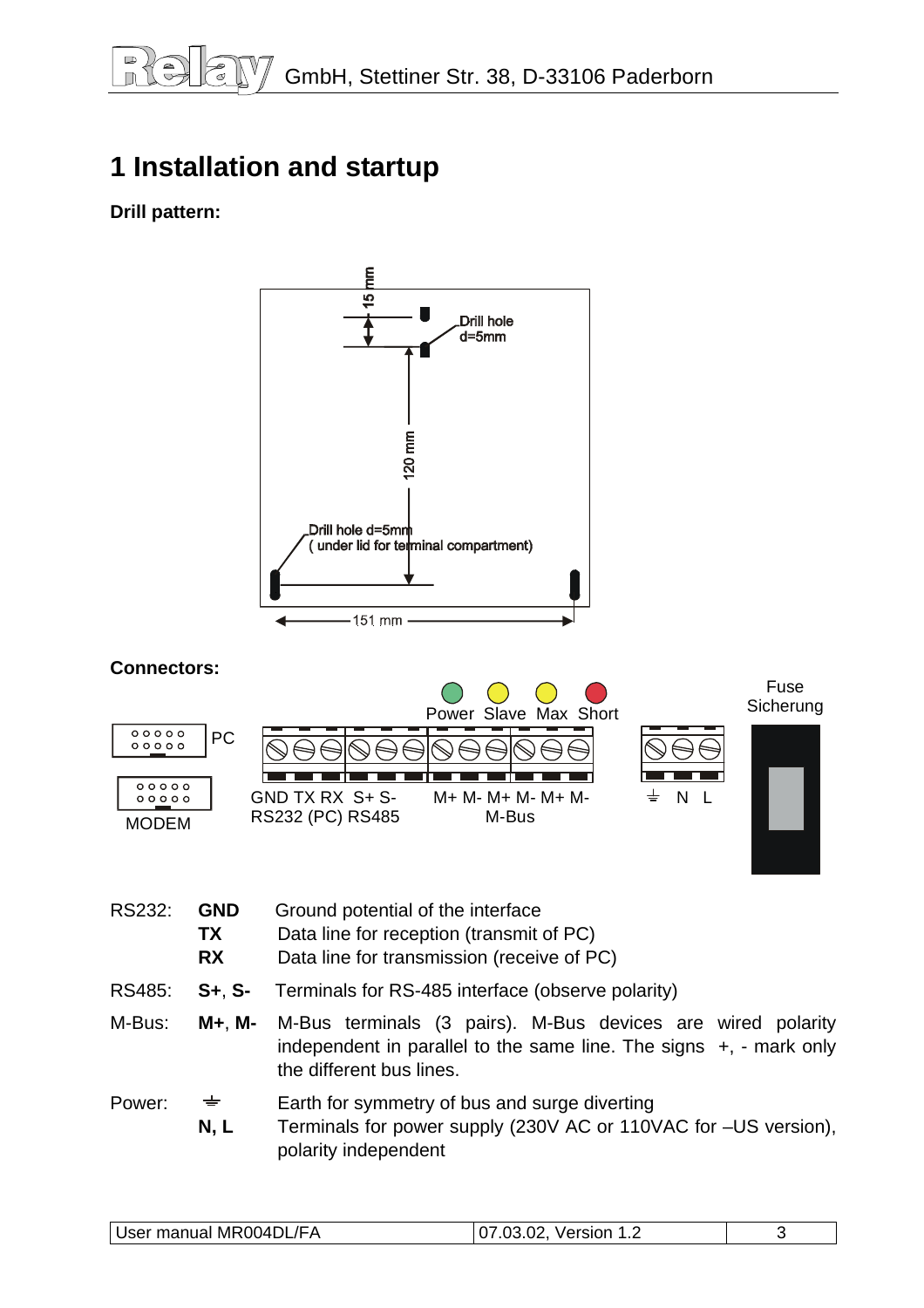## **LED signals**:

**Power** (green): Power supply is O.K. **Slave** (yellow): M-Bus slave is transmitting **Max** (yellow): Maximum current exceeded **Short** (red): Over current (short circuit)

#### **RS232 interface:**

The M-Bus can be accessed via an RS232C interface. The signals TXD, RXD and GND (PC notations) are wired to terminals and to both DB9 connectors at the housing. The upper DB9 socket (female) is designed for a PC and the lower DB9 plug (male) for a modem. Only one of these three connectors can be used simultaneously. You can attach a 1:1 serial cable to PC or the modem cable to modem. The modem must be configured before it is connected (see addendum: "Modem configuration").

| <b>Pin</b> | <b>Socket</b> | Plug       | <b>Usage socket</b> | <b>Usage plug</b>  |
|------------|---------------|------------|---------------------|--------------------|
| 2          | <b>RXD</b>    | <b>TXD</b> | Transmit to PC      | Receive from modem |
| 3          | TXD           | <b>RXD</b> | Receive from PC     | Transmit to modem  |
| 4          |               | <b>DTR</b> | Unused              | Always active      |
| 5          | <b>GND</b>    | <b>GND</b> | Ground potential    | Ground potential   |
| 7          | <b>RTS</b>    | <b>CTS</b> | Handshake unused    | Always active      |
| 8          | <b>CTS</b>    | <b>RTS</b> | Always active       | Handshake unused   |

#### **Pinning of DB9 connectors:**

Pin 1, 6 and 9 are not connected

#### **RS485 interface:**

The PW60 normally activates the receive mode on the RS485. On reception of data from the M-Bus slaves it switches to transmit mode (RS485 transmitter active). About 37ms after the last received data bit (0) the receive mode is re-entered. The RS485 interface of the PW60 is not addressable. There is an internal line termination of  $1k\Omega$ inside the PW60. A stronger line termination of 120Ω can be obtained by connecting a resistor of 130Ω between the terminals S+ and S-.

#### **Simultaneous use of interfaces:**

In case of a local readout using the keyboard of the remote display or during an automatical readout the RS485 and RS232 interfaces do not have access to the M-Bus. These functions and the contemporary use of the RS485 and RS232 interfaces can produce temporary disturbances in communication.

## **Exchange of the fuse:**

Over voltages on the power supply input may cause the fuse to blow. Please switch off or disconnect the mains power (danger of life) before inserting a new fuse (type **5x20 250V 0,16A slow blow / 5x20 110V 0,25A slow blow for –US version**). The fuse is removed by pulling the fuse holder. You can use a screw driver to open the fuse holder.

| User manual MR004DL/FA<br>107.03.02, Version 1.2 |  |
|--------------------------------------------------|--|
|--------------------------------------------------|--|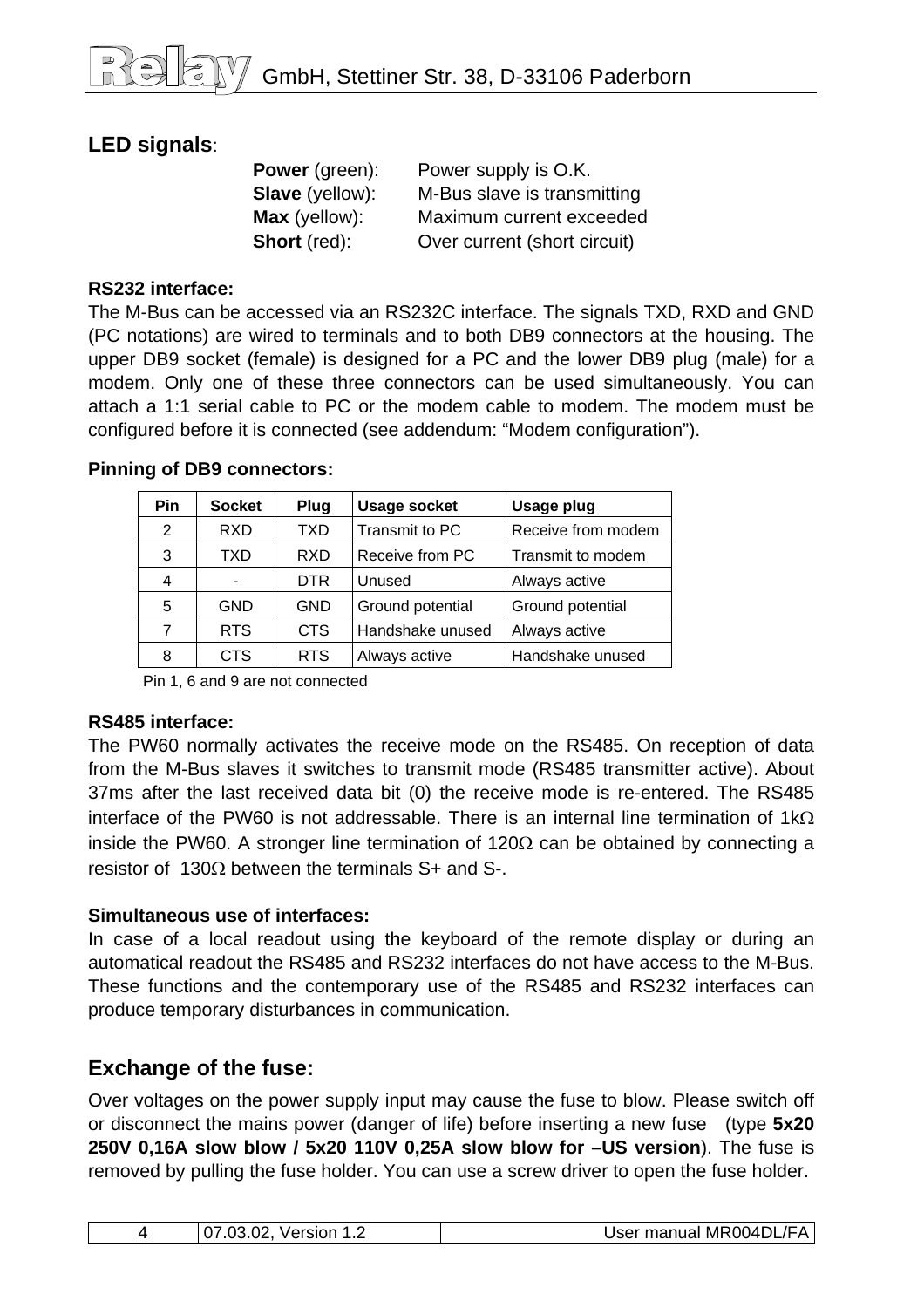# GmbH, Stettiner Str. 38, D-33106 Paderborn

## **Hints for installation:**

- Write down the individual ID no. of the meters in the flats / real estates
- Configure the meters or puls adaptors
- Configure the M-Bus Display / Datalogger (using keyboard or with the service software FService on a Laptop or via Modem)
- Log in with the PasscodeB (predefined to: 00001767)
- Setup baud rates, search mode .. in the menu "Display config."
- Start search for installed meters with "List of slaves AutomaticSearch"
- Check the list of slaves for missing meters, you can evtl. add slaves manually
- Change the predefined passcodes (at least passcode B)

#### **Trouble shooting:**

- No LED is on: Check power supply and fuse.
- Red LED is on:

Check the M-Bus wiring for short circuits and ground loops. Defective slaves can also produce an overcurrent. The source for the short circuit can be found easier by removing some bus segments from the M-Bus terminals.

• Yellow LED (Max) is staticly on:

The bus current has exceeded the nominally allowed current. Check the number of connected meters. You can connect 60 meters specified with 1 unit load (1.5mA), but only 30 meters specified with 2 unit loads (3mA). Are there defective slaves or open cable ends lying in the earth of building-plots?

• One or more meters are not detected in automatic search procedure:

Retry automatic search. Check baud rate and address of this meter. You can add the meter manually to the list of slaves and perform then a single readout of this meter.

• No reply from meter:

Check baudrate and address of this meter. Check the bus extension: The bus voltage at any slave must be >24V. Temporarily remove other bus segment.

• "Status: Error":

MR004DL/FA in waiting status (inactive): Press  $\downarrow$  and C keys simultaneously to view the list of errors. Please note the error codes and then delete the error codes by pressing the  $\rightarrow$  key. The most important error codes can be decoded using the table in the addendum.

• Wrong Passcode

Please do the following steps, if you have forgotten the passcode:

Do the actions which are described in "Status: Error" and then press the  $\rightarrow$  key again. Please write down the 16 digit string (display config) and send it together with the firmware version no. and serial no. by email to [INFO@RELAY.DE.](mailto:INFO@RELAY.DE) We will send you a working passcode.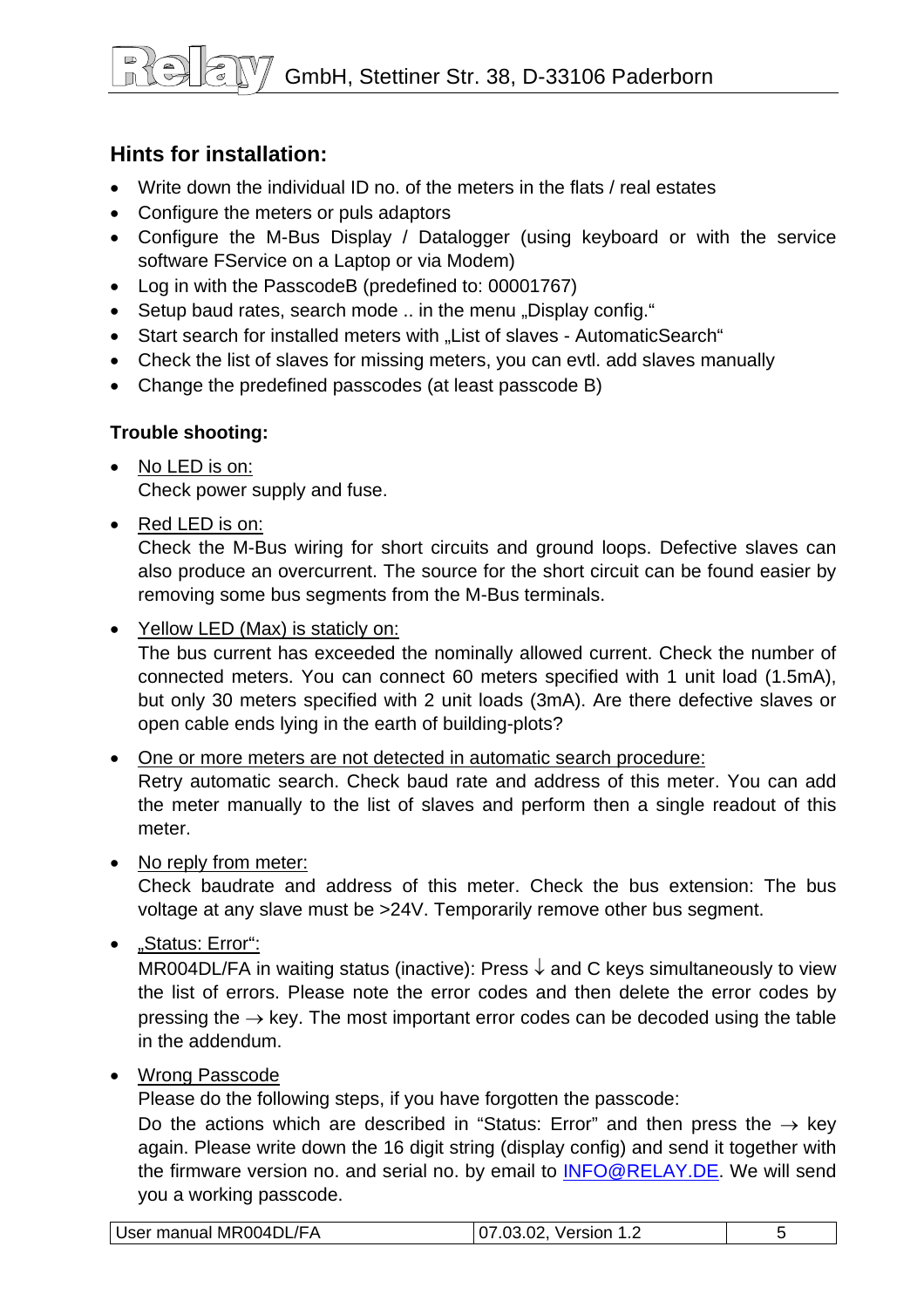# <span id="page-5-0"></span>**2 Description of the M-Bus Level Converter**

#### **Functionality:**

The RS232C and RS485 interface signals are directly connected to the M-Bus all the time besides during the operation via keyboard, the remote access using the command menu and the automatic readout. External connected controllers (laptop, building control systems ..) can use the device during the inactivity as a level converter for the physical layer of the M-Bus. The software of the controller must provide the communication protocols of the connected meters. The members of the W60 family are able to supply up to 60 slaves (unit loads) with power.

## **Technical data**

| Supply:      | Voltage:                                                    | 230VAC, 50Hz, 25W respective<br>110VAC, 50Hz, 25W (-US version)                                                                       |
|--------------|-------------------------------------------------------------|---------------------------------------------------------------------------------------------------------------------------------------|
| Environment: | Operating temperature:<br>Storage temperature:<br>Humidity: | $0.1 + 45^{\circ}C$<br>$-10+60°C$<br>10.70% (non condensing)                                                                          |
| Housing:     | Dimensions:<br>Protective class:<br>Material / colour:      | $W \times H \times L = 166 \times 190 \times 112$ (mm)<br>IP53 (cable glands must be closed)<br>PS / light-grey (similar to RAL 7035) |
| Weight:      | 1,3kg                                                       |                                                                                                                                       |

## **M-Bus specifications**

| Parameter                                       | min. | typ. | max. | unit |
|-------------------------------------------------|------|------|------|------|
| Max. no. of unit loads (slaves)                 | 60   |      |      |      |
| Internal resistance                             |      |      | 15   | Ω    |
| Bus voltage mark = $log. 1$ ( $@$ 0mA)          | 38,5 | 39,0 | 39,5 | V    |
| Voltage drop for space $=$ log. 0               | 12   | 12,5 | 13   | V    |
| Warning current level (Max LED)                 | 90   | 100  | 110  | mA   |
| Level for over current interruption (Short LED) | 130  | 140  | 160  | mA   |
| Level for bit detection from slave              |      | 7    |      | mA   |
| Level for collision detect                      |      | 30   |      | mA   |

1 unit  $load = 1.5mA$ 

The device transmits a break signal (space) for minimum 50ms after a collision and for minimum 100ms after a short circuit.

| 07.03.02, Version<br>. | User manual MR004DL/FA |
|------------------------|------------------------|
|------------------------|------------------------|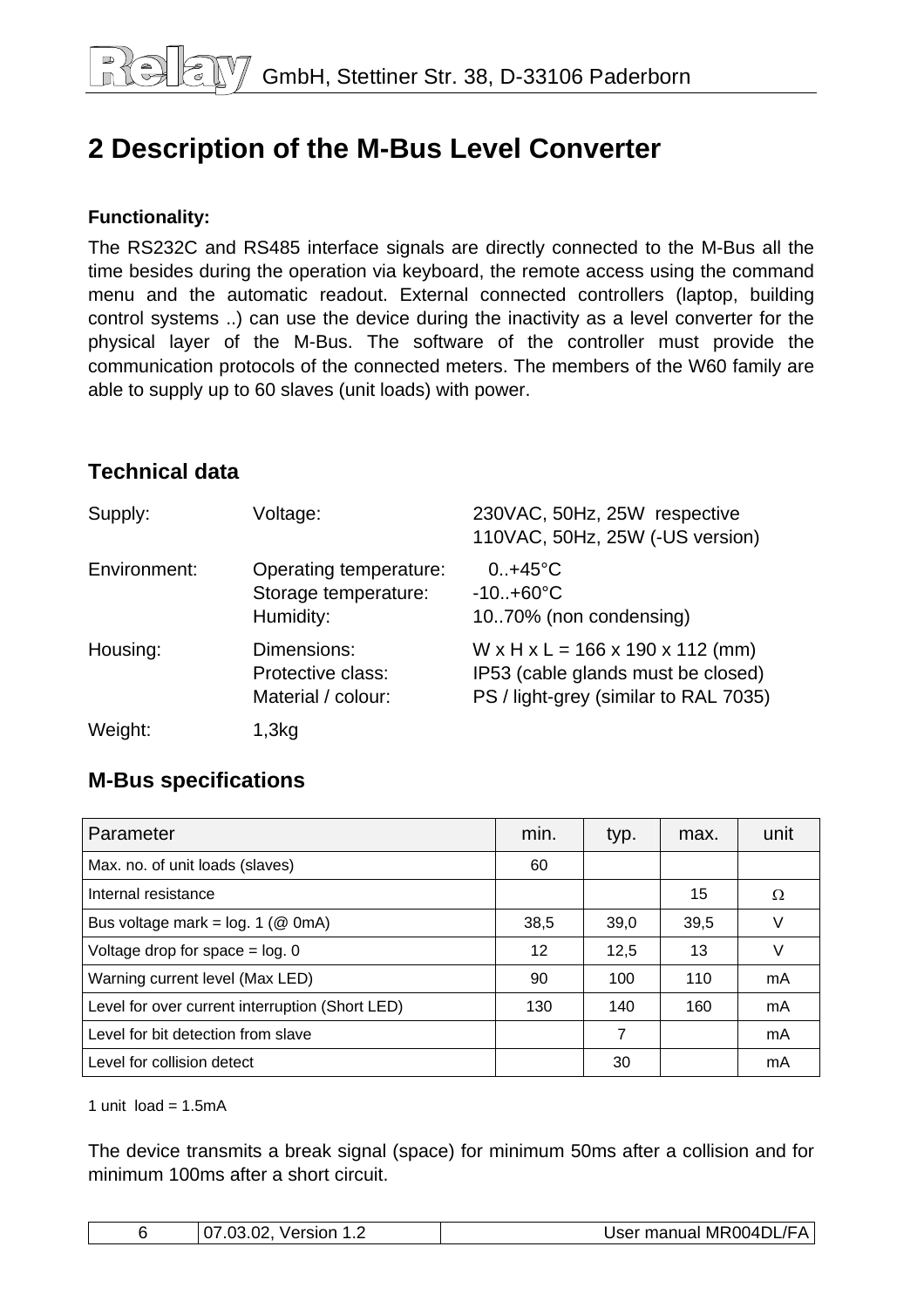#### **Planning M-Bus networks:**

Two effects must be taken into consideration before projecting M-Bus networks:

- 1. The signals must not be distorted to much by the influence of the capacitance of the cable. The capacitance of the network depends on the length of the network, this means the total sum of cable length. Lower baudrates allow a higher bus capacity.
- 2. Each meter must be powered from the M-Bus with a minimum voltage of 24V. The voltage drop on the bus line is caused by the transmit current of the communicating slave of up to 20mA, the supply current of the slaves in the respective bus segment, the internal resistance of the M-Bus master, the resistance of the cable and the connection resistances of the joints. The distance between a slave and the master is inverse dependent of the number of slaves in this segment and of the cable diameter.

The maximum allowed resistance of the cable R<sub>L</sub> between the MR004DL/FA can be estimated with the following formulas  $(N = no$ . of unit load, each 1.5mA):

| N slaves at end of cable:     | $R_L = (9467 - 15 \times n) / (n + 14)$ $\Omega$ |
|-------------------------------|--------------------------------------------------|
| N slaves equally distributed: | $R_L = (18933 - 30 \times n) / (n + 28) \Omega$  |

The calculation for a standard phone cable JYSTY  $nx2x0.8$  (75 $\Omega$ /km, 150nF/km) presents the following values:

| Baudrate                                  | 9600 Baud 2400 Baud 300 Baud |        |
|-------------------------------------------|------------------------------|--------|
| Max. total cable length (@150nF/km): 1 km | 4 km                         | 112 km |

| No. of unit loads in the |                     | Max. distance to the meter ( $@75\Omega/km$ ) |
|--------------------------|---------------------|-----------------------------------------------|
| respective segment       | Equally distributed | slaves at end of cable                        |
|                          | 8,4 km              | 8,4 km                                        |
| 10                       | 6,5 km              | 5,2 km                                        |
| 30                       | 4,1 km              | 2,7 km                                        |
| 60                       | 2,6 km              | $1,5$ km                                      |

There are remote repeaters (our art.no. DR007) available for extending the network length and the number of connected slaves. Cascading these remote repeaters allows a nearly unlimited bus extension. The place where a remote repeater is placed must provide a mains supply.

#### **Shielding**

Tests performed by the M-Bus Usergroup showed the result that a shielding of the M-Bus cable is not necessary. Please avoid a connection between any of the bus lines to the shielding or protective ground.

| User manual MR004DL/FA | nn.<br>~~<br>Version<br>. Z |  |
|------------------------|-----------------------------|--|
|------------------------|-----------------------------|--|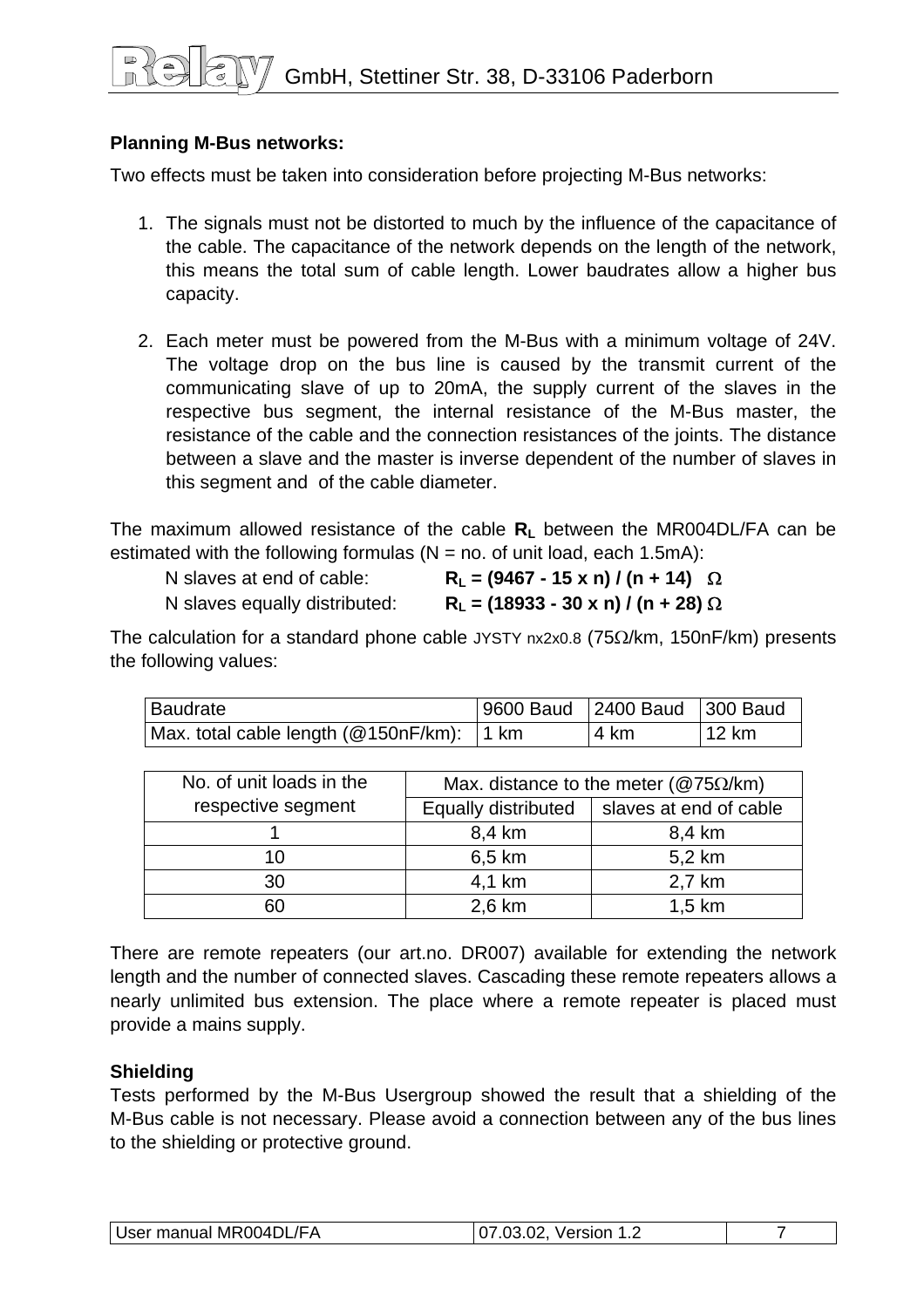# <span id="page-7-0"></span>**3 Description of the M-Bus Display**

#### **Functionality**

The M-Bus Display allows reading the meters using the keyboard and viewing the consumption values on the LCD. The reading personell is then able to get the data of many meters from one central location without the need to enter all the flats and without further technical equipment (laptop..). Additionally the device offers a so-called command mode for remote readout of meters using a standard modem (10-bit). The M-Bus software Dokom CS and FService support this command mode.

#### **Installation**

After login with a passcode (predefined as 00001767) the operator gets access to the menu system, which is described later. It is important to generate the list of meters for readout of data. The automatical search for installed meters will be much faster, if the user reduces the search options in search mode or search baudrates (e.g. searching with 300 baud is very slow). These options can be selected in the menu "Display config." You should also change passcode B to prevent other persons from changing the setup and passcodes.

#### **Error messages**

An exceed of the maximum allowed current and short circuit are signalled with LEDs under the terminal lid compartment and also on the LCD. If there are problems with interpretation of the M-Bus data the display shows "Status: Error". The "list of errors" is shown on the LCD after simultaneously pressing the  $\downarrow$  and C keys in the inactive state. Please note the error codes and then delete the error codes by pressing the  $\rightarrow$  key. The most important error codes can be decoded using the table in the addendum. On restart after power fail the error list is also deleted.

#### **Passcode protection**

The M-Bus Display distinguishes between 3 passcode modes and 2 passcode levels:

The operator is requested to enter a passcode after pressing any key in the **standard mode (mode A)**. In this mode the **passcode A** (reader´s passcode) gives only low level access limited to readout functions. The caretaker or tenant can read single meters by selection from the list of slaves or all meters from the network. It is not possible to change the list of slaves or other options of the M-Bus Display here.

The login with the **passcode B** instead of passcode A gives access to the complete menu. On delivery the predefined value for passcode A is 00000000 and for passcode B is 00001767. This allows a simple login to level A by just pressing the E-key. We strongly recommend to change passcode B to avoid manipulation by unauthorized persons. You can setup the passcode from the menus "Display config. – New passcode A" and "Display config. – New passcode B".

|  | $\cap$<br>Version<br>$\overline{\mathcal{L}}$<br>.uJ<br>. <u>. .</u> | User manual MR004DL/FA |
|--|----------------------------------------------------------------------|------------------------|
|--|----------------------------------------------------------------------|------------------------|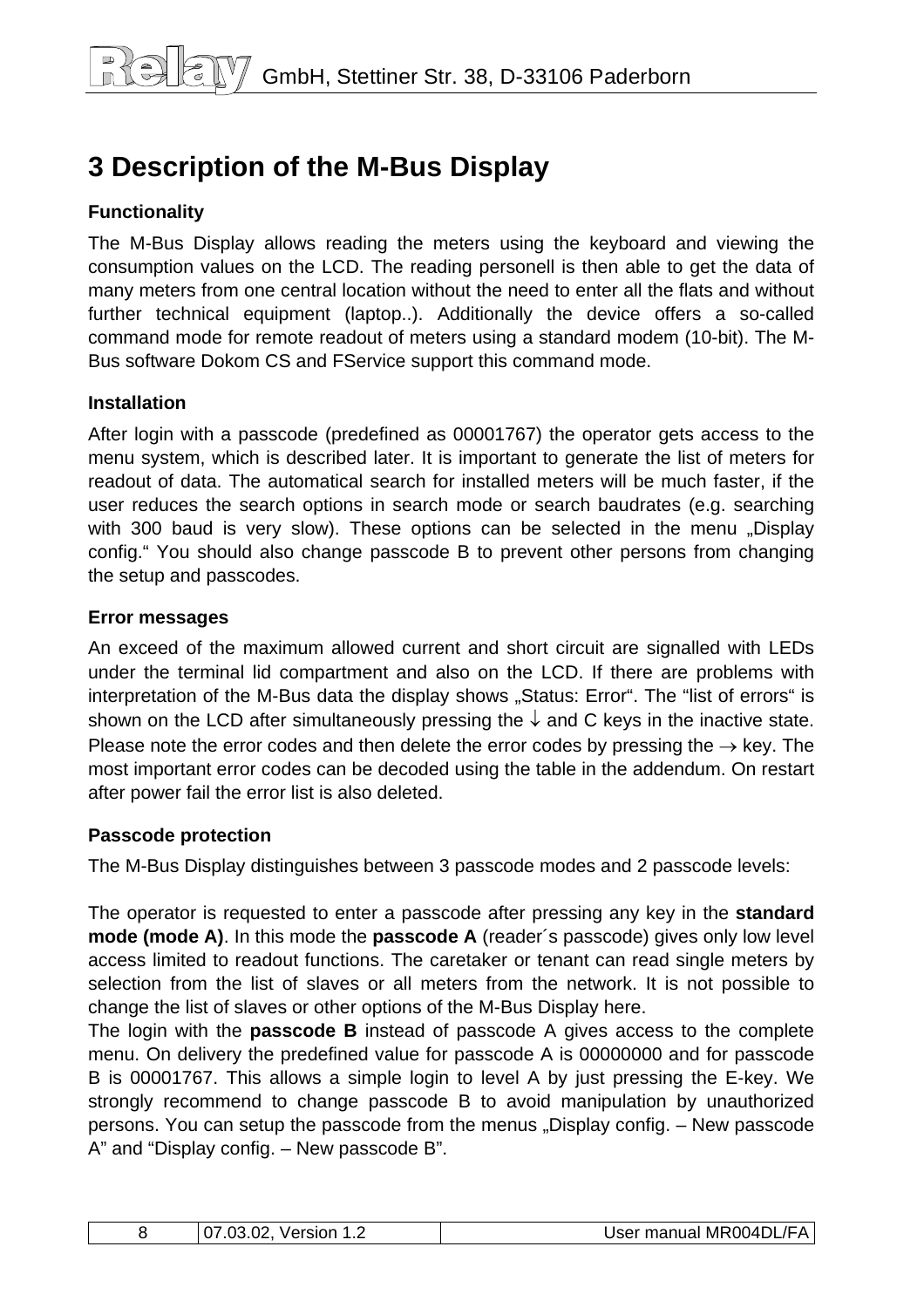<span id="page-8-0"></span>**Access by ID:** The M-Bus Display support a different setup of the passcode mode from the menu "Display config.  $-$  Passcode mode". If this mode is activated, the user (tenant) can make a readout limited to his own meter(s). After first key-press the tenant is requested to type in the ID (identification no.) of the required slave. Afterwards this single meter is read and its data displayed. Please note that only meters which support secondary addressing are readable in this mode. The access to the menu is additionally possible in this mode after input of the ID 00000000 and login with the described passcodes.

**Access by Adr:** This mode allows a direct readout of meters using their primary addresses without any login procedure. This mode is similar to "Access by ID". The primary address for global readout 254 is used by default. So by just pressing the E key you can read a meter if it's there is only one meter connected. The cursor keys allow editing the address. You can leave the input mask and step to the passcode request by pressing 3-times the  $\rightarrow$  key.

# **4 Keyboard operation of MR004FA/MR004DL**

#### **Basics:**

Besides the control using Fservice the device includes 4 keys and a backlighted display for comfortable, local access to all functions. The buttons give a very precise, mechanical feedback and each input is acknowledged by an acoustic signal (beep). Execution of menu entries and input of numbers are described later. The device automatically returns to inactive state after some minutes with no input.

#### **Selection of a menu entry:**

An arrow marks the active menu entry on the LCD. The arrow is moved down with the  $\downarrow$ key and up with the  $\rightarrow$  key. Pressing the E button executes the current, selected menu entry. The C button cancels the input and exits from the menu.

| $\rightarrow$ Readout of all |
|------------------------------|
| Single readout               |
| $\downarrow$ key             |
|                              |
| $\rightarrow$ Single readout |
| List of slaves               |

After input of passcode and confirming with the E key the main menu is activated. You can see always two entries of this menu. The first displayed lines are "Readout of all" and "Single readout". By pushing the  $\downarrow$  button the LCD scrolls to the next part of the menu. In this example the line "Single readout" will then be marked with the arrow. This submenu would be entered with the E key.

#### **Input of numbers:**

The  $\downarrow$  button increments the number of the active position by one. After the 0 ist restarts with the 9 again. The  $\rightarrow$  key moves the cursor to the next position on the right. The active position is blinking. After pressing  $\rightarrow$  at the most right digit the cursor moves to the most left digit. The E button ends and acknowledges the input regardless of the current position. You can cancel the input with the C key.

| User manual MR004DL/FA | 07.03.02, Version 1.2 |  |
|------------------------|-----------------------|--|
|------------------------|-----------------------|--|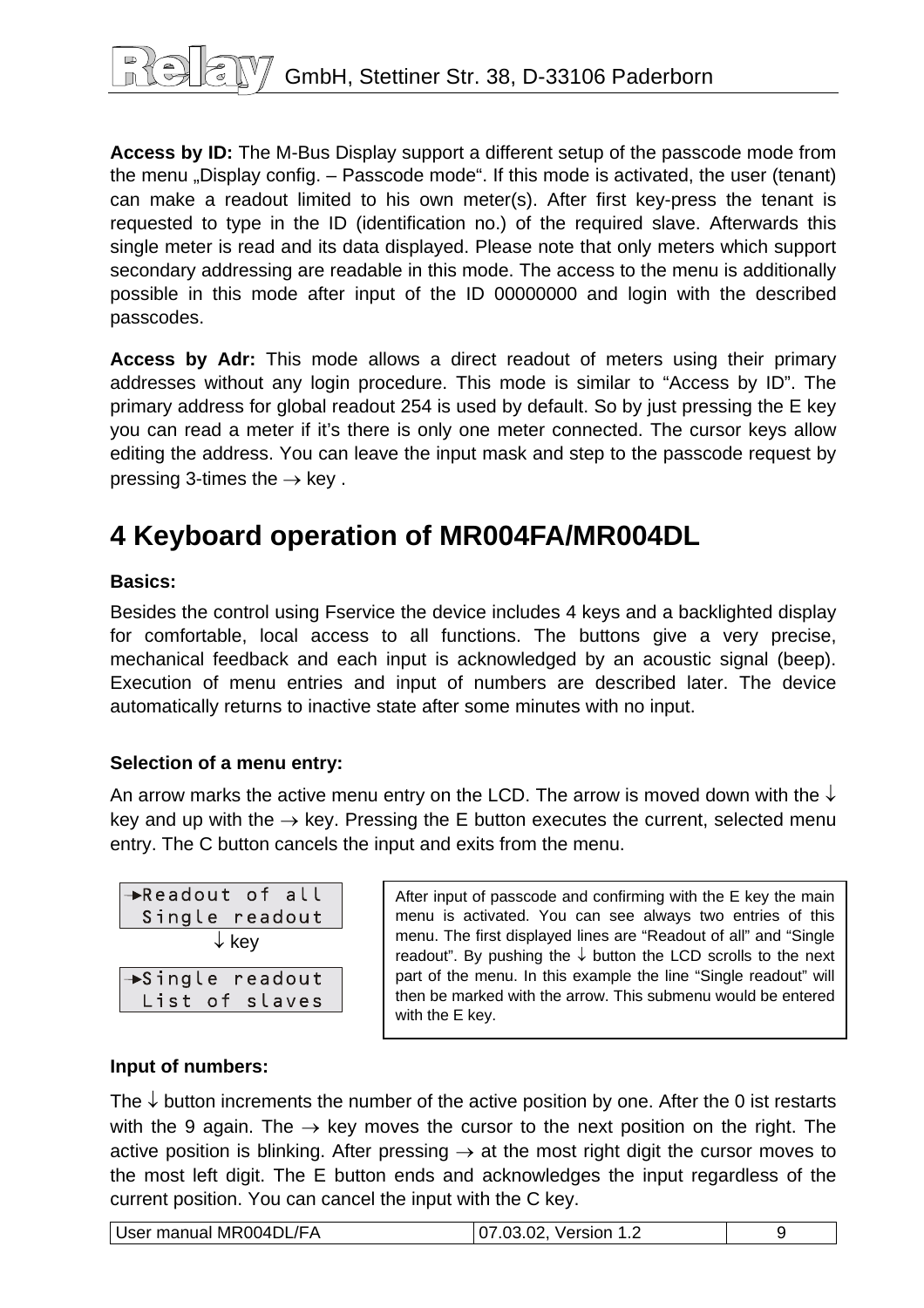## **Displayed data:**

The device only displays the most important data for reasons of easy interpretation and not to confuse the reading personell. Some meters offer actual and historical values, different tariffs and additional devices like pulse counters in a heat meter. The first row always shows the primary address and ID for a clear association of the data to the respective meter. The first two characters in this row give information about the tariff.



The second row displays the due-date or the data with physical unit. The first two characters show information which distinguishes between the different values:

The character "A" marks current values which are characterized by storage no. 0. The character "B" appears with due-date values (storage no. 1). If the respond frame of the slave contains activated temporary or permanent error bist in the Status byte , an "E" will be shown. The first character follows one digit for the device  $(0 = \text{main device})$ .

## **Filtering data:**

To make the readout of data easy the device only displays the most important values of the meters. Only the first respond telegram after initialization with SND\_NKE is supported. The data is limited to tariff 0 to 3, device 0 to 7, storage no. 0 and 1 and function "instantaneous". The marking of these values is described above.

The energy, volumes, temperatures (flow, return, differential), volume flow and power are displayed if the are included with the respond frame. The limitation is derived from accepting only the VIF´s \$00 ..\$1F, \$58..\$63 and \$6E. These are the following basic units and additional power of tens: Wh, J, I, kg, W, I/h °C and HCA. Also available points of time are supported. A maximum number of 30 entries can be viewed from one meter.

| $\Omega$ | $\cap$<br>nn.<br>Version<br>.UJ<br>. UZ<br>- - | User manual MR004DL/FA |
|----------|------------------------------------------------|------------------------|
|----------|------------------------------------------------|------------------------|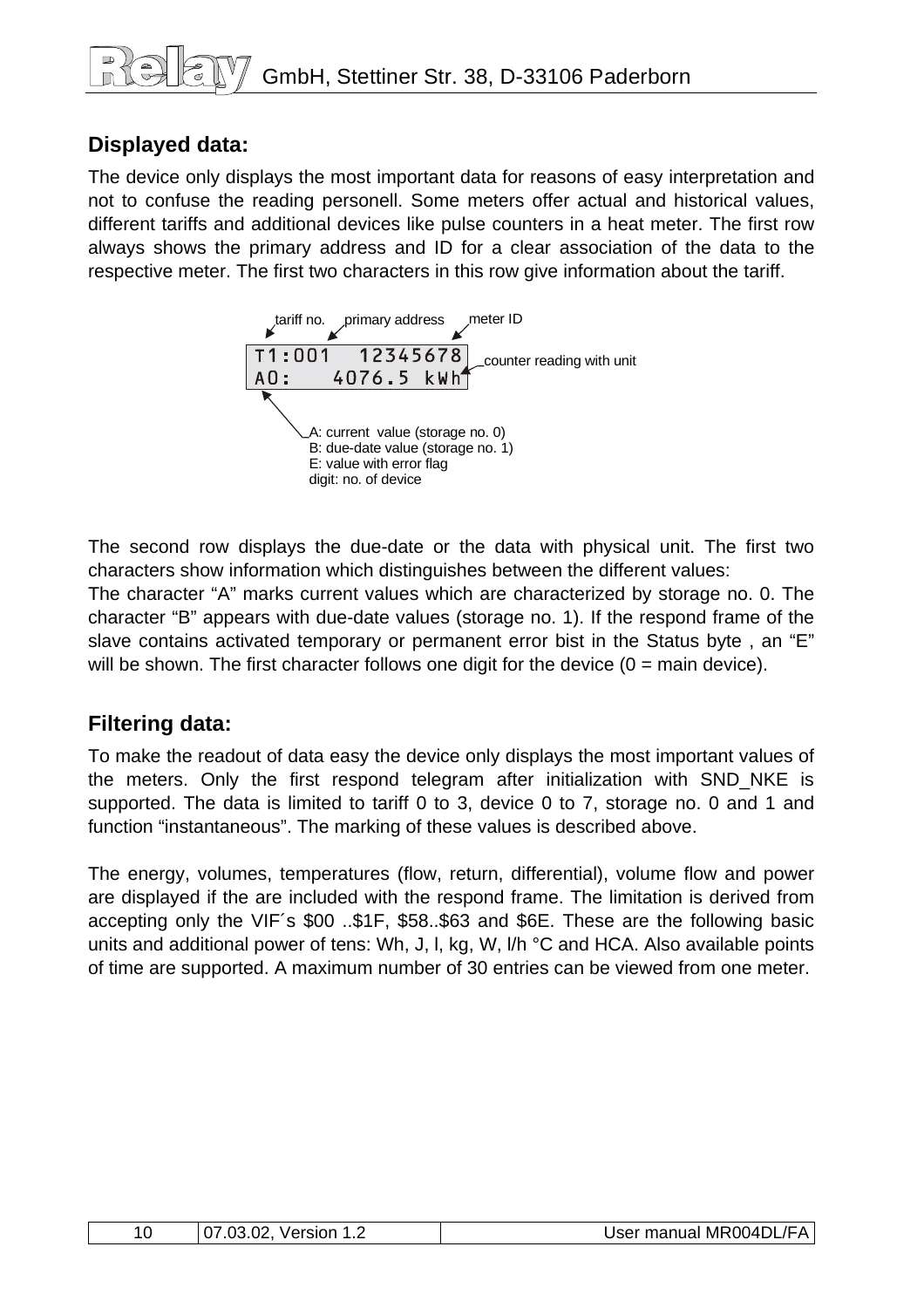#### **Menu structure:**



| User manual MR004DL/FA | 07.03.02, Version 1.2 |  |
|------------------------|-----------------------|--|
|                        |                       |  |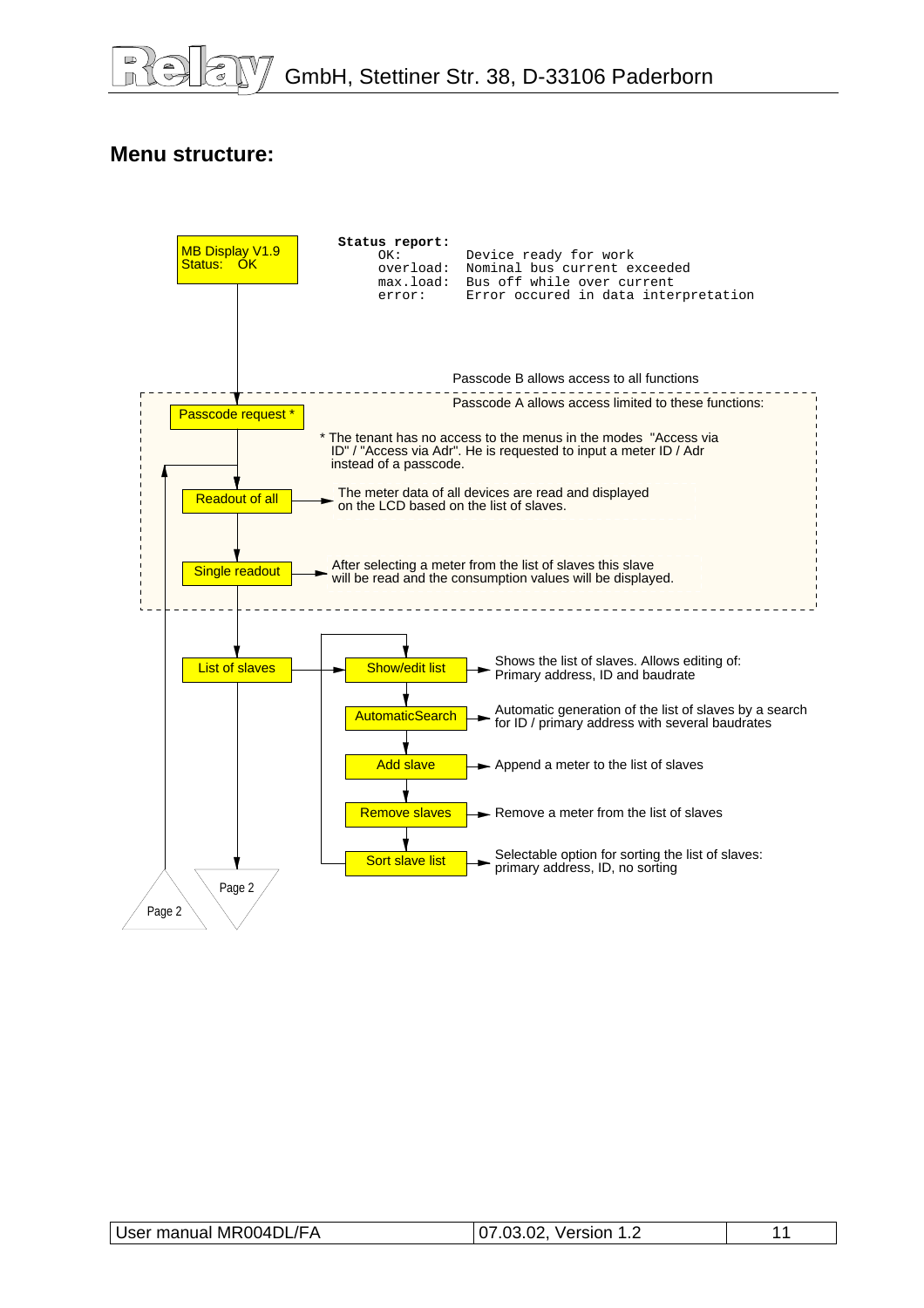# GmbH, Stettiner Str. 38, D-33106 Paderborn



| 07.03<br>$\cap$<br>Version<br>. Z | User manual MR004DL/FA |
|-----------------------------------|------------------------|
|-----------------------------------|------------------------|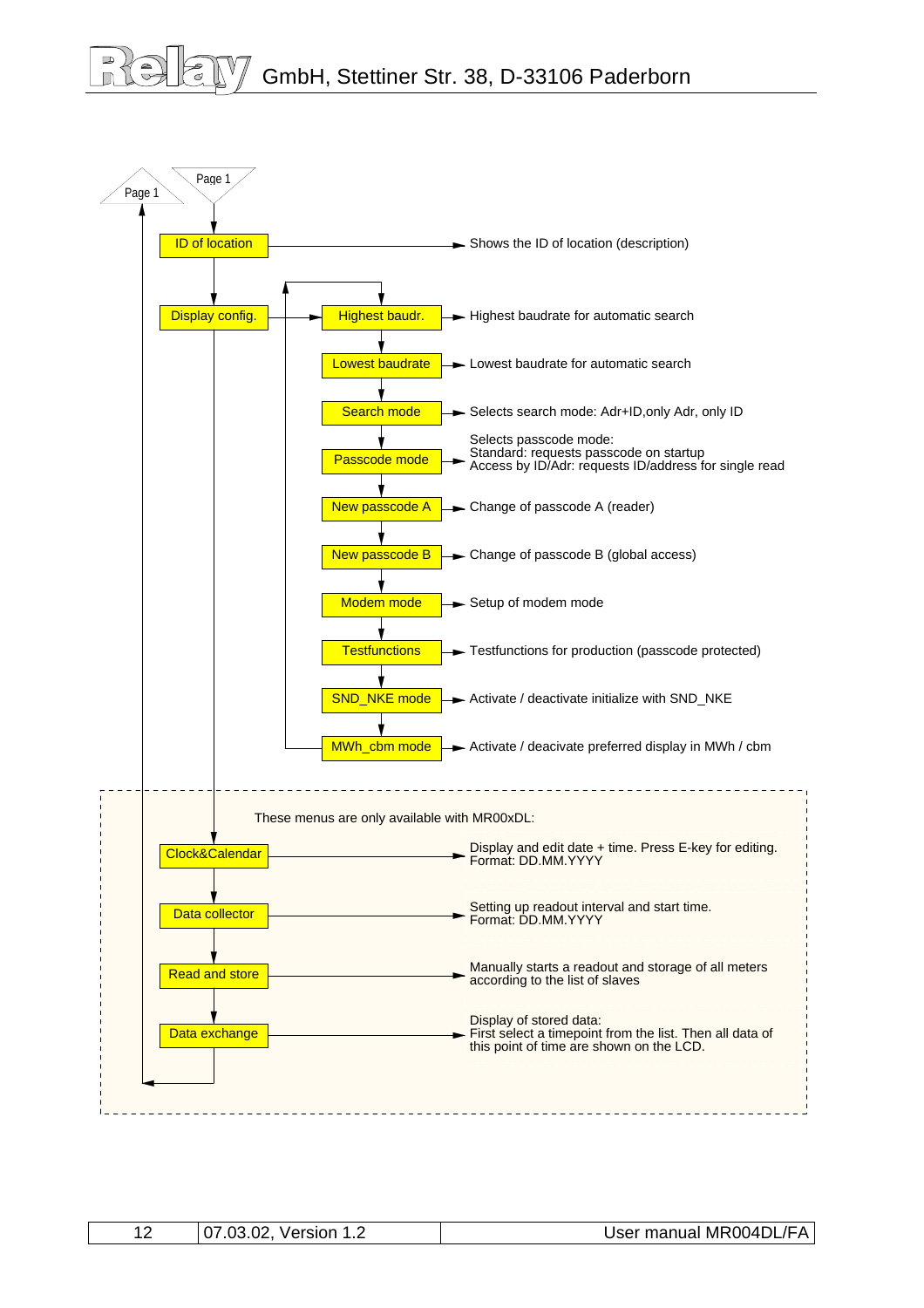## **Description of the most important menus**

#### **Readout of all:**

This entry reads all meters according to the list of slaves and displays their data. For each meter its baud rate and primary or secondary address is used for communication.

#### **Single readout:**

The readout of single meters also uses information from the list of slaves. The submenu shows the list with the information of position, primary address and ID. The meter will be read after moving the cursor to the desired position and pressing the E button.

#### **Automatical generation of the list of slaves:**

The automatical search for installed meters with generation of the list of slaves is started from the menu entry "List of slaves – AutomaticSearch" with the E key. The C button cancels the current part of search and jumps to the next search step. Especially searching with 300 baud takes much time. You should select just the needed baudrates from the menu "Display config. – Highest baudrate / Lowest baudrate" to avoid unnecessary long search times. It is also possible to limit the serch to primary or secondary addressing using the menu "Display config. – Search mode". At the end or the search the display shows the number of detected meters. You should check the entries of the list of slaves from the menu "List of slaves- Show/edit list"

#### **Editing the list of slaves:**

The entries in the list of slaves can also be edited by the user using the menu "List of slaves – Show/edit list". Move the cursor to the desired position and start the edit mode with the E key. You can change the chars with the  $\downarrow$  button and step to the next position with the  $\rightarrow$  button. The E key confirms and the C key cancels editing. The changes affect only the list of slaves, but not the meter options itself. Editing entries is useful if a meter has been exchanged. It is also possible to add new meters from the meu "List of slaves – Add slave" or to delete single meters from the submenu "– Remove slaves".

#### **Setting up baud rates:**

On delivery the M-Bus Display / Datalogger is confiured to search with all supported baudrates: 300, 2400 and 9600 bd. You can accelerate the search procedure by limiting the search baudrates with "Display config. – Highest baudrate" and " Lowest baudrate" .

## **Implemented elements of protocol and data types**

The device includes no meter-specific interpretation, but accepts all meters with a M-Bus telegram according to the documentation of the M-Bus Usergroup and the European standard EN1434-3, which fulfill the following demands:

- Variable data structure (mode 1) or fixed data structure (mode 1 or mode 2)
- Number formats: Integer (8bit, 16bit, 24bit, 32bit, 48bit, 64bit)

Real (32bit)

BCD (2digit, 4 digit, 6digit, 8digit, 12 digit, 16digit)

| User manual MR004DL/FA | <b>Version</b><br>. . <u>.</u> |  |
|------------------------|--------------------------------|--|
|                        |                                |  |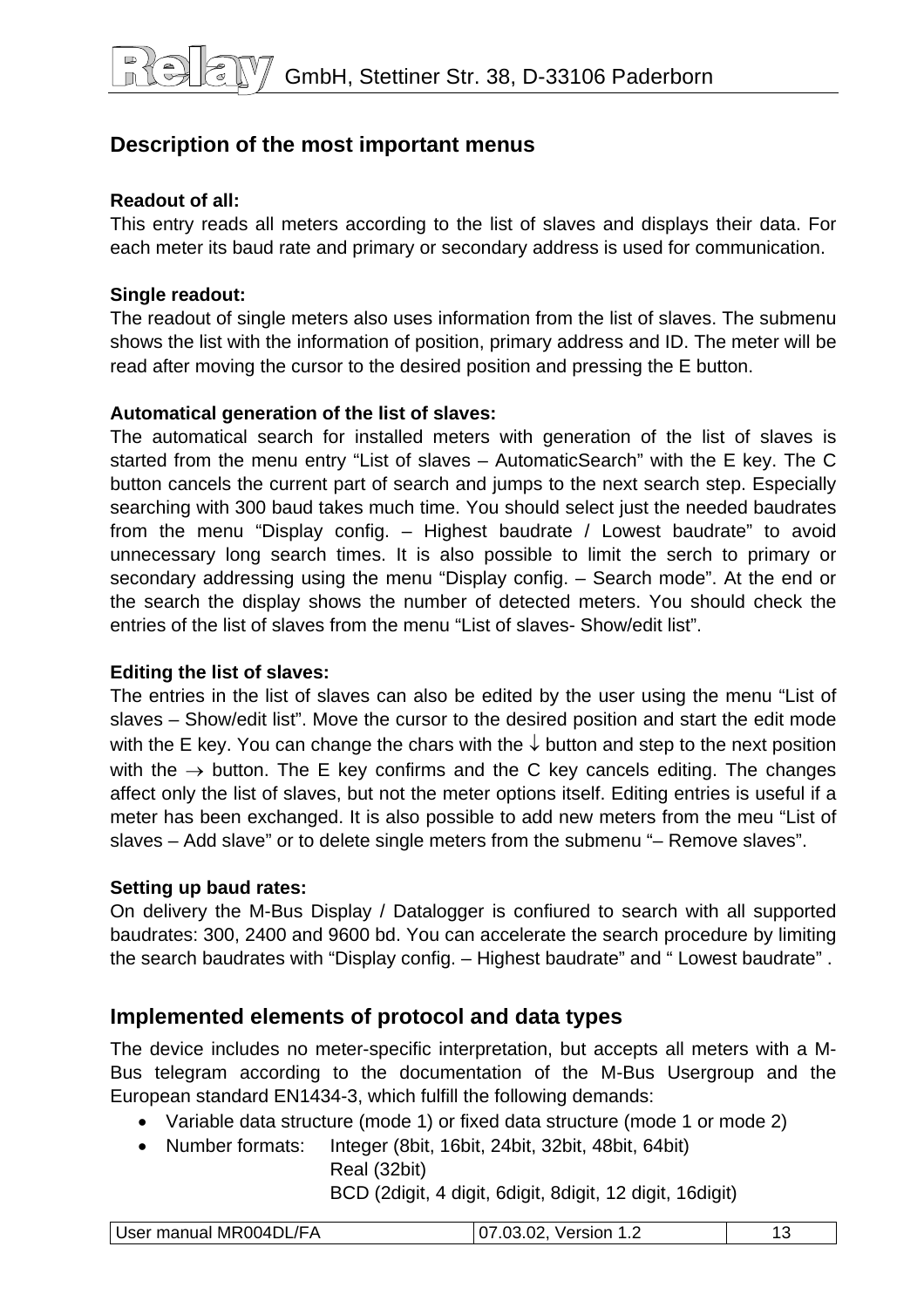# <span id="page-13-0"></span>**5 Remote control with commands**

#### **Function**

In the inactive state the MR004FA and MR004DL work like simple level converter. The signals of the RS232C and RS485 interfaces are converted to M-Bus signals and vice versa. The CPU watches the data transmission and reacts on certain control frames. Following a successful login command the device switches itself from level converter mode to command mode. Then the device can be controlled using the RS232C interface directly with a PC or via modem. This command mode includes reading single meters, downloading alll stored data, configuration and even an update of the software. The document "W60CMxxE.DOC"  $(xx = version)$  describes all commands for development of adapted readout software. The following documentation describes our software Fservice for configuration and remote control of MR004DL and MR004FA.

#### **Operation with modem**

The M-Bus protocol uses an 11-bit format with very critical timing requirements. The modems which are nowadays available on the market don´t support this format. Therefore we offer a special solution called "M-Bus modem" for use with any level converter and also with MR004DL/FA in level converter mode.

In spite of this the command mode makes use of standard modems with 10-bit format. There are two programs which support communication to MR004DL/FA using commands: FService and Dokom CS (under preparation).

# **6 Additional functions of the Datalogger**

#### **Functionality**

The Datalogger MR004DL software offers a scheduler for time-triggered readout and storage of M-Bus data. The scheduler distinguishes between two modes:

- a) Readout in fixed periods from one minute to one week
- b) Readout at fixed points of time (e.g. at end of each month)

On automatic readout the Datalogger reads all meters which are included in the list of slaves. The first respond telegram after a SND\_NKE + REQ\_UD2 is stored together with the readout time into the FLASH memory.

#### **Selecting readout time**

The readout time can be selected using the keyboard and LCD or by remote access with a PC or via a modem. The following selections are possible via keyboard:

- 1, 2, 3 , 5, 10, 15, 20, 30 minutes interval
- $\bullet$  1, 2, 3, 4, 6, 12 hours interval
- once per day, once per week, twice per week, once per month
- 4 times per year, 2 times per year and once per year
- 0 times per year = logging function deactivated

|  | 07.03.02, Version 1.2 | User manual MR004DL/FA |
|--|-----------------------|------------------------|
|--|-----------------------|------------------------|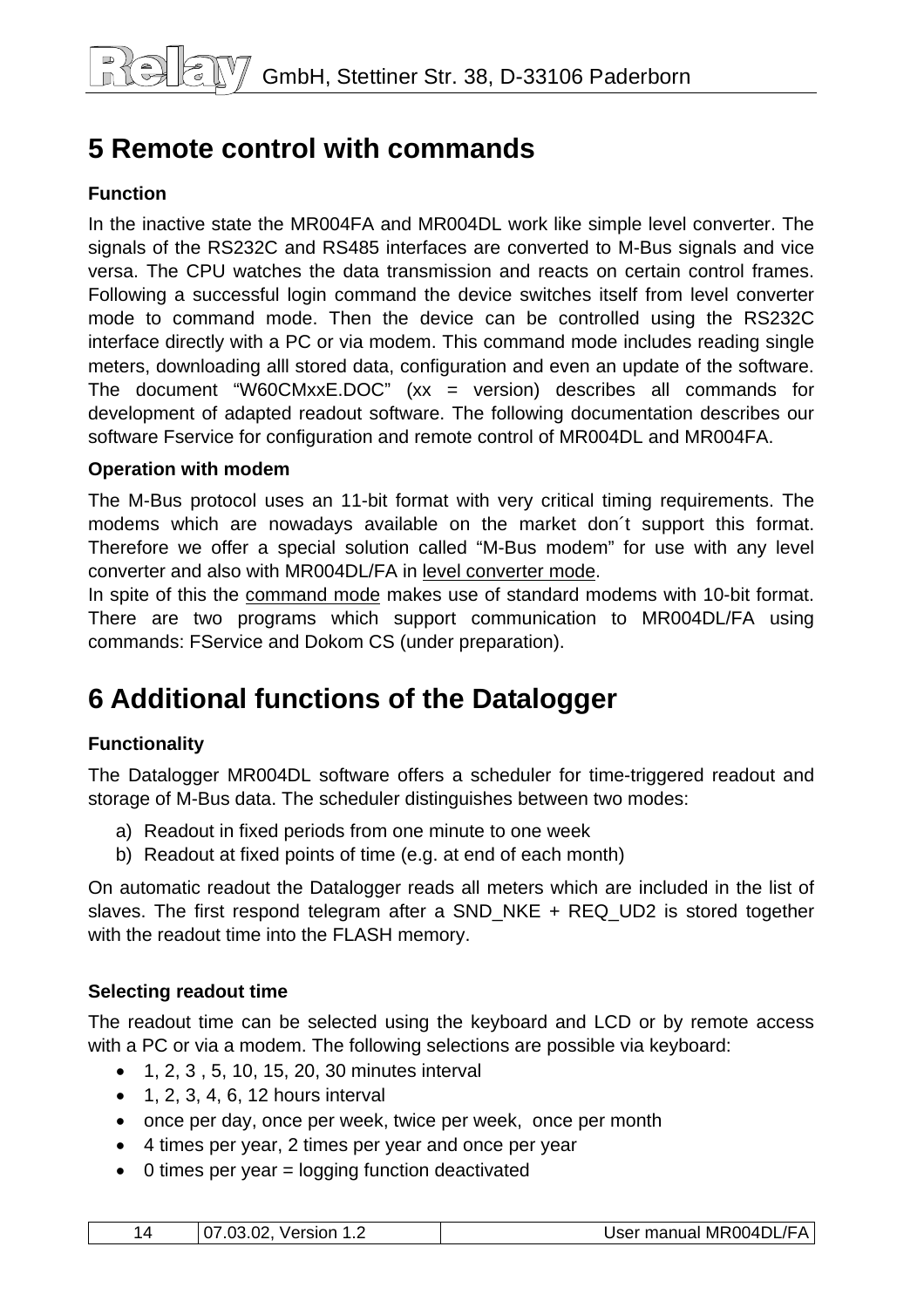# <span id="page-14-0"></span>GmbH, Stettiner Str. 38, D-33106 Paderborn

#### **Calculation of storage capacity**

The size of the data memory is 512Kbyte. Versions with 1 MByte, 2MByte or 4Mbyte are under prparation. Worst case the M-Bus frame can be 261 bytes long, but mostly the telegrams are much shorter. A typical heat meter for example transmits 79 bytes. Water meters and pulse adaptors often use even shorter frames. A length field and a point of time is additionally stored with the M-Bus frame. This adds 12 Bytes. In our example 60 heat meters with 79 bytes M-Bus frame + 12 bytes occupy 5462 bytes inside the FLASH for every readout. The FLASH is organized as a ring memory with 8 blocks of 64kB (65536 bytes) or in total 512kB. If the current block is full, the next block will be erased completely. So it could happen that only 7 block are full with data. In this example there is enough memory to store minimum 7 x 65536 / 5462 = 83 readouts.The practice shows that usualy there are often installations with less meters and shorter M-Bus telegrams.

#### **Download of stored data**

The contents of the data memory can be downloaded in command mode using a direct or a modem connection with FService or Dokom CS.

The most current readouts are also available via keyboard and LCD. The menu "Data exchange" shows a list with the last 25 readout times. You can scroll through the different points of time and select one with the E button. Then the data of all meters for this readout is displayed in the same manner as with "Readout of all".

# **7 PC-Software FService**

The devices can be operated via keyboard without software or as simple level converters with any M-Bus software. The software FService offers a comfortable access to and control of the Datalogger and M-Bus Display. The software can work locally with a PC or remotely via a modem.

The software is described in a special document delivered with Fservice.